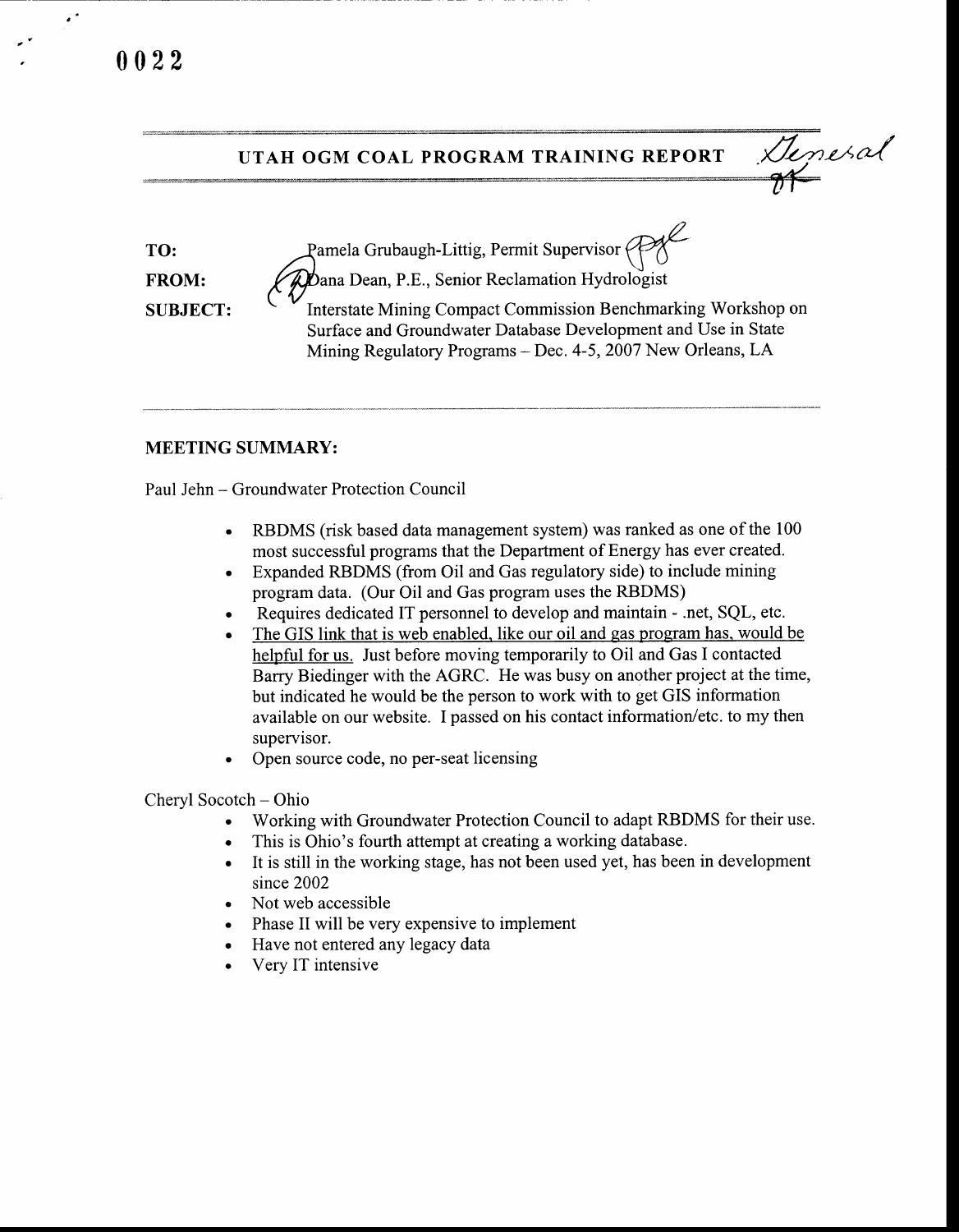Don Drazan – New York

 $\mathcal{L}^{\bullet}$ 

- . Oracle, SQL Server backend, Access front end
- ' Cold fusion interface for web
- . Very IT intensive; citrix, asp.net, equis
- . Mostly for water quantity, not quality data
- . Used \$40,000 to build onto the RBDMS system
- . Users must build and run their own SQL queries
- QA/QC provided by the Hydros, not the operators, nor the database<br>• Integrating map with searchable database
- . Integrating map with searchable database

Gail Jackson - Pennsylvania

- . Oracle
- . Not web accessible
- . State enters all data and performs QA/QC
- No legacy data entered
- . Have an IT developer on staff fully dedicated to maintaining the database

Bruce Stevens and Vicki Broomhead, Indiana

- . Indiana has also started to tailor the RBDMS for their data needs, they have been working on it for 3 years, and technology has already changed and all needs upgraded - staying on the old software is not an option
- $\bullet$  1 dedicated IT person but the whole thing has been developed on just that person's salary
- . Data entered manually by State staff
- QA/QC performed by inspectors
- . Not web accessible

Dan Spindler - Illinois

- . Paradox
- . Anyone using the database must have the entire system loaded on their computer - all operators and consultants have it. Updates are sent out by the State.
- . Data entered manually by the State
- 1 person fully dedicated to data entry
- . Not web accessible

Nick Schaer - West Virginia

- . Not 1 uniform database some Oracle, some Access, ERIS
- Paper submittals, State personnel enter and QA/QC check data
- . Citrix GIS interface, Equis, Crystal Reports
- . Can only look at one parameter at a time
- . Not web accessible

David Sanders - Virginia

- Use university students to program
- ' SQL/Access